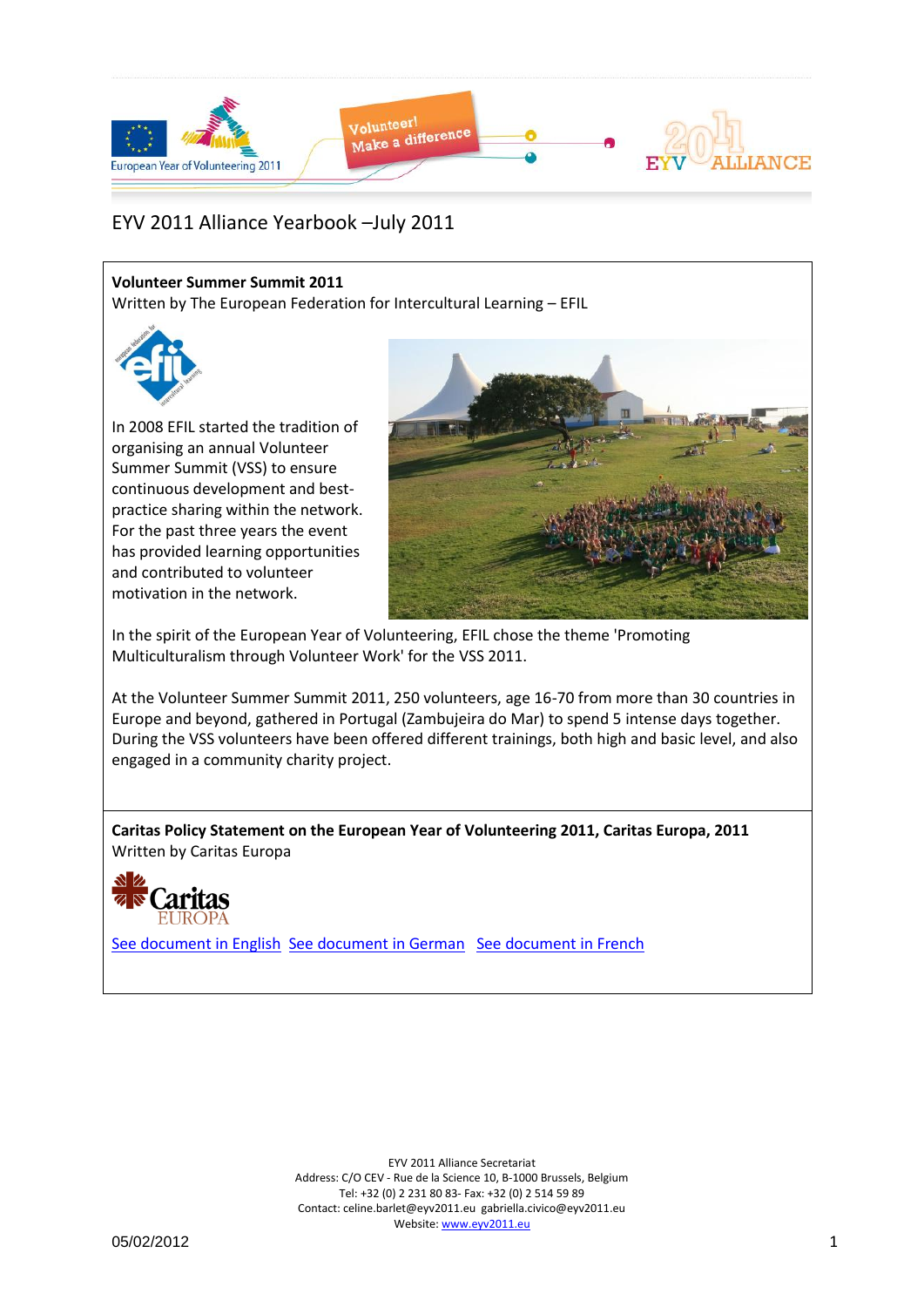

### **Danish Scouts "Give a Year" to Scouting**

Written by The World Organization of the Scout Movement – WOSM

# (the SCOUTS

Not just because 2011 is the European Year of Volunteering and the International Year of Volunteers +10, Martha, Hans Henrik, Marcus and Peter, four young Scouts from KFUM-Spejderne (or YMCA Scouts), have decided to "Give a Year" to Scouting.

"Give a Year" is a well-established initiative in Denmark and allows members to apply for full-time volunteer positions in most of the



National Scout Associations in Denmark for one year. Within KFUM-Spejderne, a variety of "Give a Year" jobs are available at both the National Headquarters in Copenhagen and at Houens Odde International Scout Centre in Kolding. The volunteers are fully integrated members of staff and responsibilities are similar to those of their professional paid colleagues.

While Martha is in charge of the most recently opened "Scout Centre CPH" in Copenhagen where she helps develop management and programme aspects, Marcus and Peter both work at "Houens Odde" as activity coordinator and outdoor manager, respectively. So if you happen to visit either Scout Centre this year, you will most certainly meet them. And Hans Henrik? He completes the communication team at headquarters as web-master and coordinator of KFUM-Spejderne's youth pages on www.scoutzone.dk.

Asked what he saw as principal goal of his volunteer engagement, Hans Henrik mentions several aspects: on one hand, the initiative allowed interested Scouts to get more familiar with the organising, strategic planning and management aspects of the association, while, on the other hand and perhaps more importantly the experience as "Give a Year Scout" certainly contributed to the development of valuable personal skills and qualifications.

As part of their one-year engagement, the four Scouts decided to go on a "European Study Tour". Arriving from the United Kingdom, where they had visited The Scout Association and Gilwell Park, the group spent two full days in Geneva, where the aim was to discover the various aspects of structure and working routine at the European Regional Office and the World Scout Bureau's Central Office. Their final stop was in the Berner Oberland, where they learnt more about the organisational setup as well as programming and management aspects of the Kandersteg International Scout Centre (KISC).

Now back home in Denmark, Hans Henrik underlines the valuable experiences and knowledge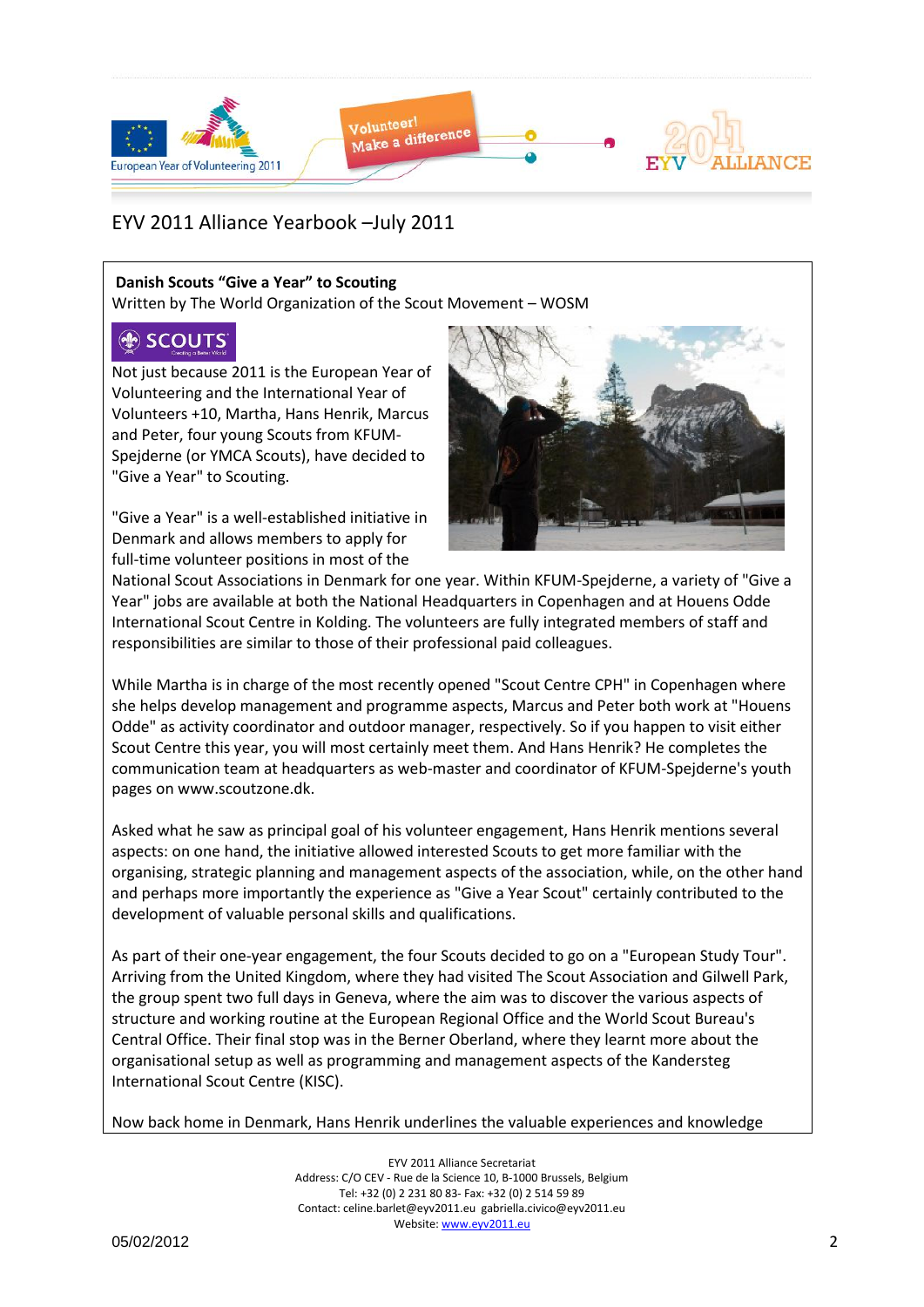

collected during their visits. They would now be a lot more familiar with the operational side of WOSM (at both Regional and World levels) and better understand what it meant to work as a volunteer at an international Scout Centre (such as Gilwell Park or KISC). For his part, Hans Henrik will adopt a volunteer training method for communication advisors at local and district levels, which he had seen practiced at the headquarters of The Scout Association.

Halfway through his volunteer year, Hans Henrik is more than convinced of the benefits of the "Give a Year" concept. It gives young people first hand experience of the functioning of the association. At the same time, the association and its Scout Centres can gain enormously from the enthusiasm, energy and fresh ideas. Many former "Give a Year Scouts" have subsequently been offered short-term paid staff positions or have been engaged in larger projects of their association.

**European Volunteer Measurement Project Training Workshop , 16th July, Brussels (Belgium)** Written by CEV - European Volunteer Center



Together with its project partners SPES Centro di Servizio per il Volontariato del Lazio and Johns Hopkins University Centre for Civil Society Studies, CEV invited all interested parties to participate in a training workshop on the European Volunteer Measurement Project which was held on Saturday, July 16 2011, from 9:00 a.m. to 1:00 p.m. at the Social Platform office, Square de Meeûs 18, B-1050 Brussels. The aim of the training workshop was to familiarize participants with the new International Labour Organization Manual on the Measurement of Volunteer Work, and to help promote its adoption and use by statistical authorities in European countries. This Manual represents an important potential breakthrough for the volunteering community in Europe and the rest of the world by establishing an officially sanctioned approach for measuring volunteer work through regular official statistical systems throughout the world. By implementing the ILO Manual it will be possible for the first time to measure the amount, types, institutional auspices, and economic value of volunteer work in a systematic comparative way in the widest assortment of countries and thereby help boost the visibility and credibility of volunteer work across Europe.

Read more:<http://evmp.eu/>

[http://ccss.jhu.edu/wp](http://ccss.jhu.edu/wp-content/uploads/downloads/2012/01/ILO_Manual_FINAL_English_1.4.2012.pdf)[content/uploads/downloads/2012/01/ILO\\_Manual\\_FINAL\\_English\\_1.4.2012.pdf](http://ccss.jhu.edu/wp-content/uploads/downloads/2012/01/ILO_Manual_FINAL_English_1.4.2012.pdf) [See document](Yearbook_Jul2011_Docs/ILO_Manual_FINAL_English_1.4.2012.pdf)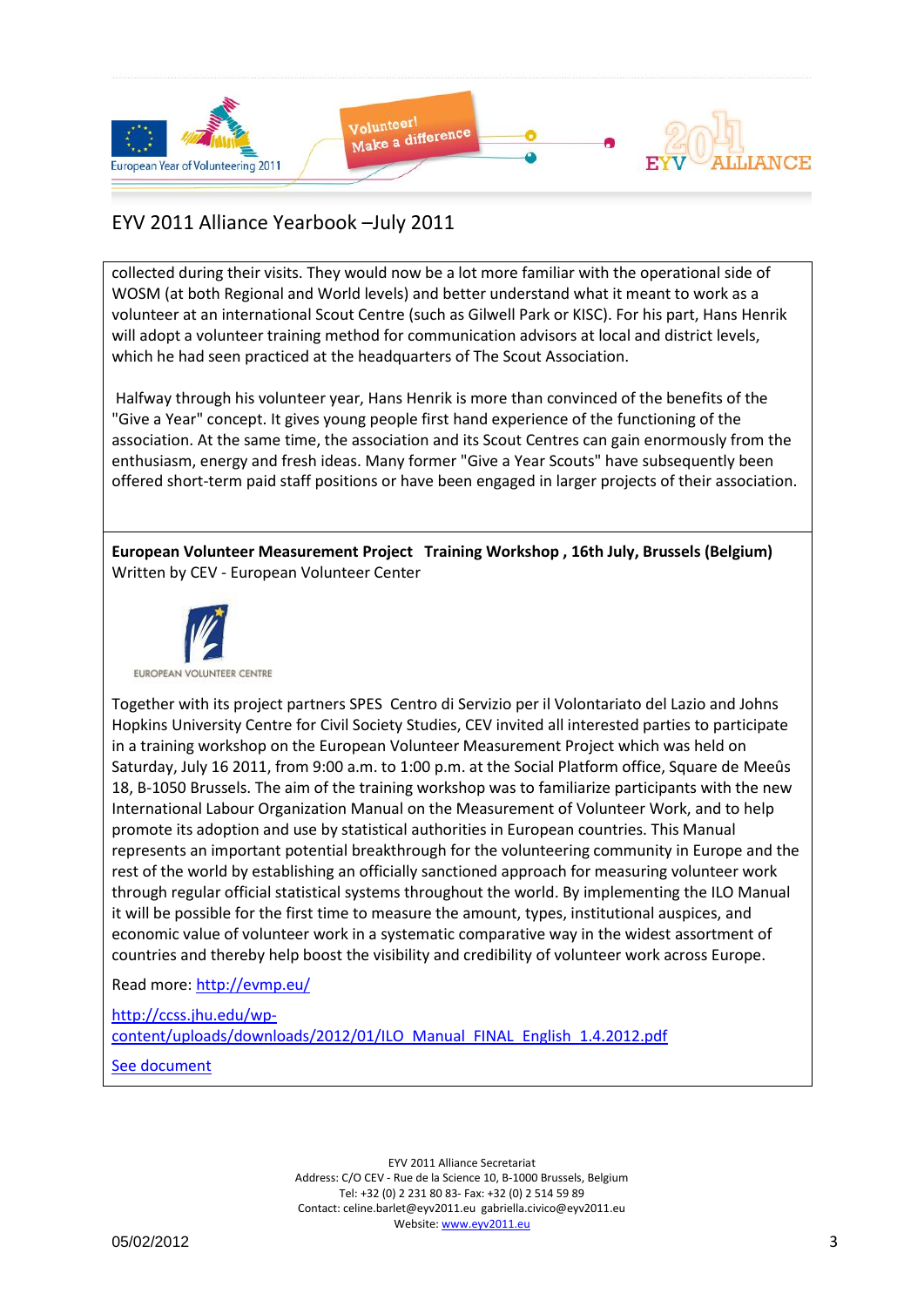

### **The World Scout Jamboree**

Written by The World Organization of the Scout Movement – WOSM

## (the SCOUTS

40,000 Scouts from all over the world gathered at the 22nd World Scout Jamboree held at Rinkaby near Kristianstad, in southern Sweden. Volunteer staff has been preparing the site for several weeks, with a full complement of ten thousand Scout volunteers from every continent.

The host for the Jamboree, the Guide and Scout Council of Sweden, has



selected a theme of "Simply Scouting." Participants experience traditional scouting activities in a 10 day program such as pioneering (building with logs and rope) as well as experiencing the Jamboree with new media such as social networking. The camp programme is based on three main concepts: meetings, nature and solidarity.

The World Scout Jamboree is the premier Scouting event in the Scouting movement and takes place every four years. The event can be compared to the Olympic Games given the number of participants, the significance of the event to worldwide Scouting and the massive preparation necessary to make such a huge event go smoothly. This is the biggest youth event ever held in Sweden, both for the number of youth in attendance and the number of participating countries.

Up to 1500 of the volunteers have taken more than a month to build the camp. The remainder of the 10,000 volunteers necessary to make the camp work arrived on 25 July, 2011. With the arrival of the participants on 27 July, from about 150 countries, the Jamboree takes on the character of a sizable city with all the facilities in place. However, the best way to describe the event is a massive celebration for two weeks enjoying the fun and the shared values of Scouting.

Empowered with tools to take home to be better global citizens, Scouts were participating in interactive activities where they are learning about global issues. At night the Scouts explored a forest having to think about their abilities, make choices and live different realities. Perspectives are changing as Scouts see the world as a small child or what it means to be old while reflecting on what it means to be whom they are. Other Scouts were learning not just about themselves but about people from all over the world. The have contemplated what makes them think as they do and whether they are really the same as everyone else, as well as how much each has in common with people from throughout the world. Another opportunity has been to explore the diversity of our planet and experience the dance of the elements. Discovery of how much their actions can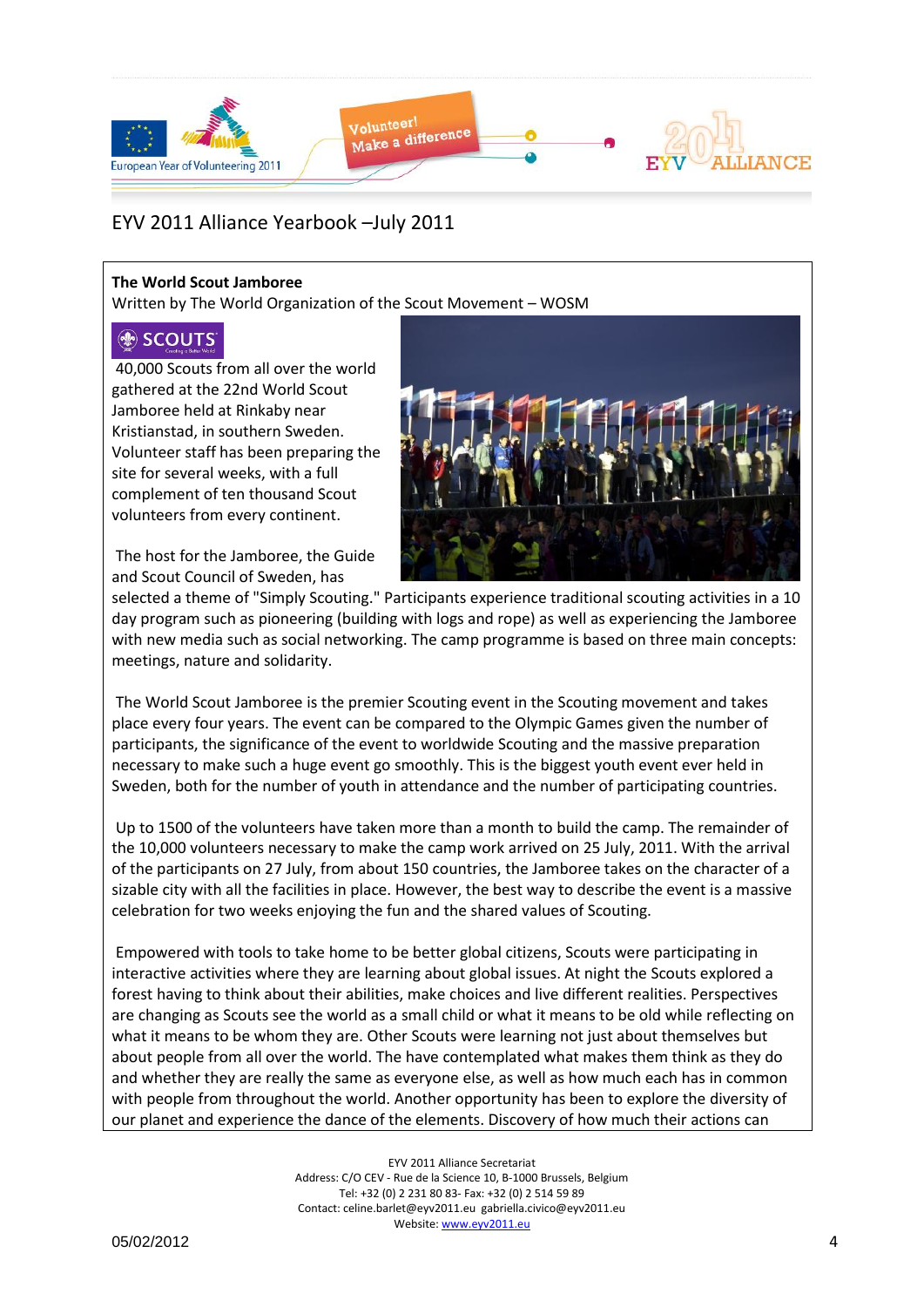

affect their world and the things they can do to help improve and sustain our world is challenging the Scouts.

During the Jamboree, two people from each contingent will get an opportunity to go offsite and be part of a "United Nations simulation", where they are representing their own country. The topic of the day is "Global Warming" and the participants will discuss and make resolutions on the personal responsibilities of scouts as well as resolutions recommending the WOSM position at the United Nations Conference on Climate Change (COP17) later this year.

Challenges to explore different world faiths and learn how much in common each faith may share are encountered daily. Scouts were experiencing first-hand the ability of distinct faith communities to co-exist peacefully and learn how to live in tolerance and harmony. At the Jamboree Forum, Scouts hear outstanding keynote speakers discussing topics of global importance such as the role of Scouting in eradicating poverty and how Scouting is itself a Forum for interreligious dialogue.

One of the most exciting new features of this Jamboree has been "Camp in Camp" where Scouts have been heading out into the Swedish countryside, joining Swedish Scouts to experience "Simply Scouting" the Swedish way staying out over night before returning to the Jamboree location. A few lucky Scout troops had the pleasure of camping with H.M. King Carl Gustaf of Sweden. Another highlight of the Jamboree has been the "Safe from Harm" conference on preventing child abuse with keynote speaker H.M. Queen Silvia of Sweden.

A global campaign, "Messengers of Peace" has been launched at the Jamboree. Scouts have learned of the contributions of Scouts worldwide to global peace and are trained to expand their own local impact.

Another key concept that marks Scouting at the Jamboree is giving. Scouts from the more wealthy countries donated their tents and gear to Scouts from less advantaged countries. Many had contributed to the One World Solidarity Fund which enabled more that 500 less well off participants to attend the Jamboree.

The closing ceremony on 6 August marked the spirit of the Jamboree, specially designed to reflect one of the greatest values of Scouting: solidarity. With a spirit of celebration and togetherness, the Scouts will return home charged up for scouting and ready to take on the challenges of their world at home and abroad.

Several thousand Scouts have each committed to provide over 100 hours of community service when they return home, and a total of over 250,000 hours have been committed. With around 1,120,000 hours devoted to the organisation of the Jamboree by around 10,000 volunteers, Scouts have proven their commitment to the European Year of Volunteering 2011.

More about the 22nd World Scout Jamboree is available from www.worldscoutjamboree.se.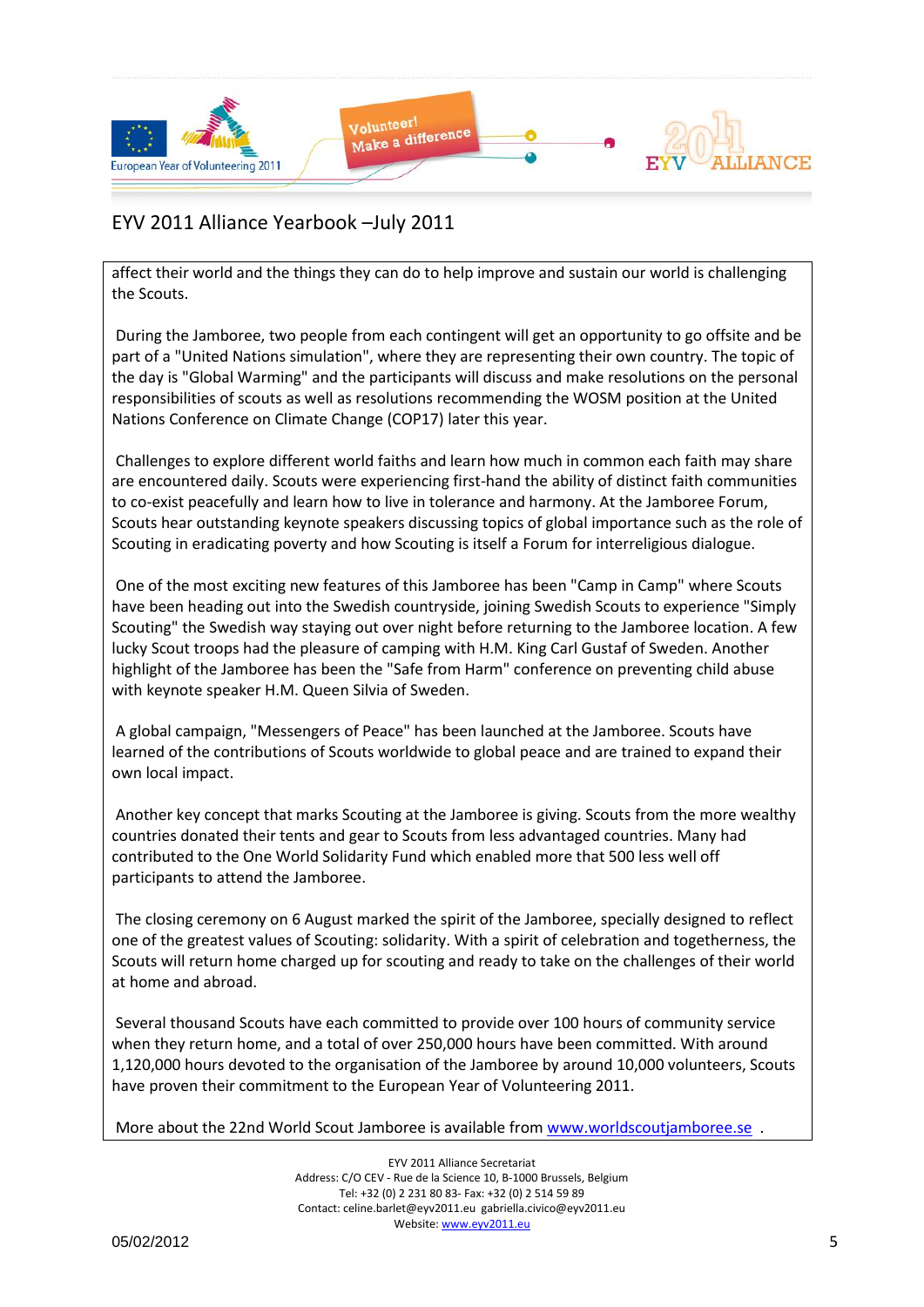

### **Volunteers at EXIT Festival, Novi Sad, Serbia**

Written by European Non-Governmental Sports Organisation Youth - ENGSO Youth



ENGSO Youth members from Youth Commission of NOC Serbia took active part in organizing volunteers for one of the biggest music festivals in Europe - Exit Festival, which took place every year in Novi Sad, Serbia.



For the second year round, an army of 1,250 Exit volunteers made the basic energy of the Festival. Placed in Exit village, from July 4th to 11th, the volunteers made some of the best memories of their youth. 1250 boys and girls worked in marketing, accrediting, security, Exit village and many other sectors. 61% of the hired volunteers came from Serbia, 20% from the region and 19% from the rest of the world - USA, Australia, Great Britain, Greece, Germany, Izrael, Equador, Singapore, etc.

Beside their everyday work in designated areas, volunteers showed that they care about the environmental protection. On July 3rd, the volunteers from Novi Sad gathered to clean the landfill near the train station in Petrovaradin, in cooperation with the Fund for Environment Protection and the big venture called Let's Clean Serbia, all with the support of Ministry of Youth and Sport. This was just the first step in their further engagement in environment protection. A special segment of volunteering was also ecological education in Exit Village. During the four festival days, workshops on the topic of ecology were held regularly in the village. Some of the topics were waste management, environment protection education of eco systems and energy. After the successful completion of their engagement, the volunteers were granted with Green Guerilla t-shirts and tool kits, as well as certificates of volunteering.

Exit volunteers also joined official Facebook page, where they posted comments and exchanged experiences from the festival that just finished. For example, Darijana Kokanović wrote, *"Unfortunately, our volunteering is finished. I have only positive comments, I didn't expect it would be as good. I am happy I made many new friends, all of them cool, smiling, happy. We had the best team leaders, Miki and Igor. They showed full respect for us :)...See you next year..."*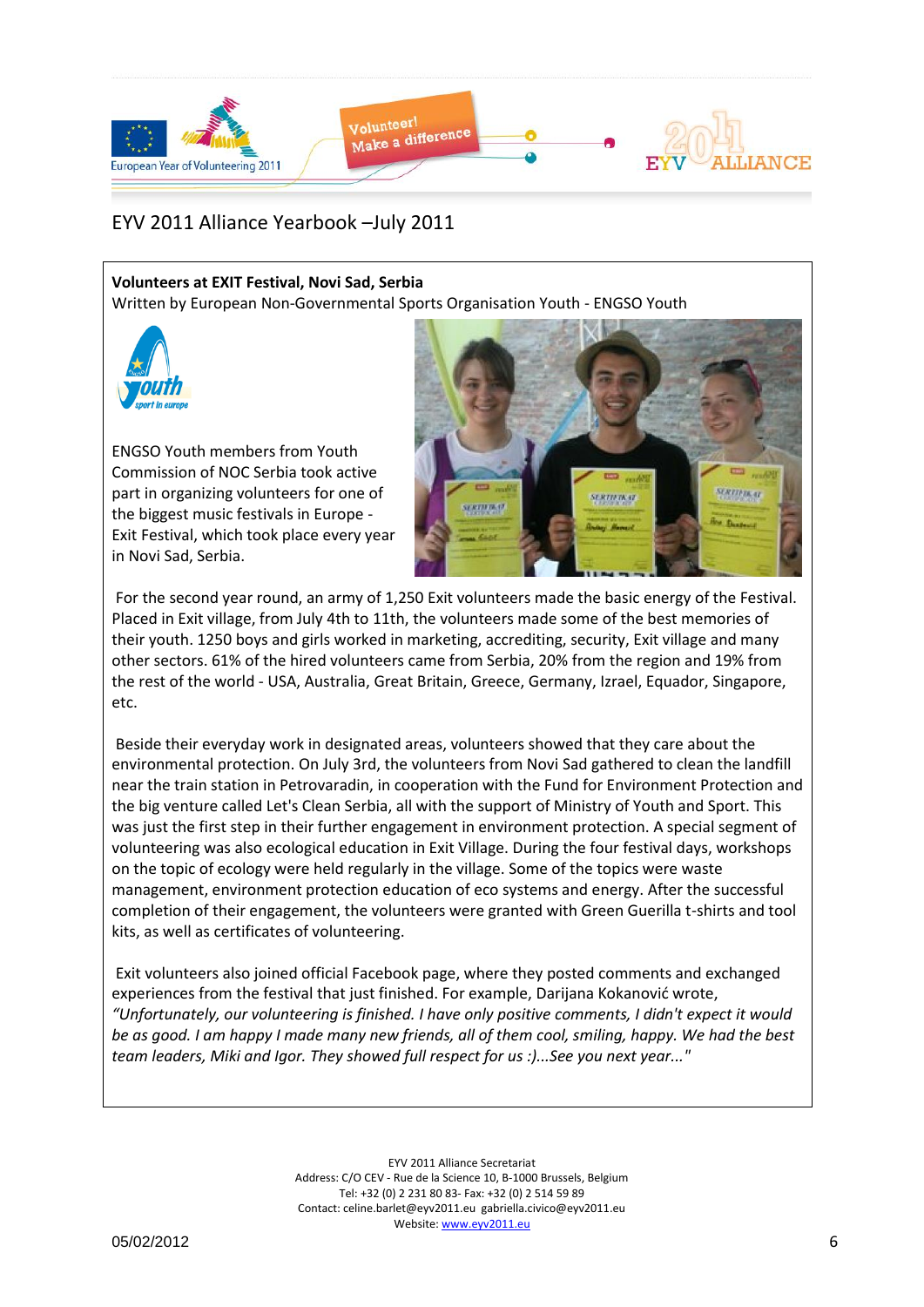

#### **Statement on volunteering and social services in times of austerity**.

Written by Eurodiaconia

## Eurodiaconia **il**

[http://www.eurodiaconia.org/policy-areas/volunteering/1741-volunteering-and-social-services-in](http://www.eurodiaconia.org/policy-areas/volunteering/1741-volunteering-and-social-services-in-times-of-austerity)[times-of-austerity](http://www.eurodiaconia.org/policy-areas/volunteering/1741-volunteering-and-social-services-in-times-of-austerity)

#### [See document](Yearbook_Jul2011_Docs/volunteering_and_social_services_in_times_of_austerity_Eurodiaconia.pdf)

**Volunteering for Democracy. Dangers and opportunities for good governance and active citizenship.**

Written by The Association of Local Democracy Agencies – ALDA



The ALDA conference "Volunteering for democracy", held in Bydgoszcz (Poland) in July, in the framework (and under the auspices) of the Polish Presidency of the EU. The conference, attended by more than 150 representatives from 25 different countries, led to the drafting of a set of recommendations, jointly developed by participants, which constitutes the guidelines for further promoting and developing "volunteering" in the fields of democracy and citizen participation. <http://www.alda-europe.eu/newSite/public/doc/379-VOLUNTEERING-FOR-DEMOCRACY-FINAL.pdf>

[See document](Yearbook_Jul2011_Docs/528_379_VOLUNTEERING_FOR_DEMOCRACY_FINAL_ALDA.pdf)

#### **ENGSO Adopts a Position Paper on Volunteering**

Written by European Non-Governmental Sports Organisation – ENGSO



On 9 July, the Executive Committee of ENGSO adopted a position paper on volunteering. In the statement, ENGSO underlines that the European Union should develop European cooperation to promote volunteering through recommendations, relevant EU programmes and enabling visa practices. ENGSO also supports the development and recognition of the skills and competences of volunteers. According to ENGSO, the EU should also aim at decreasing administrative burdens of volunteers and voluntary sports organisations, minimising the unintended harmful consequences that European legislation can have on volunteering, and ensuring the sustainable financing of nonprofit voluntary sports organisations.

More information and the position paper available on [ENGSO Website.](http://www.engso.eu/clanek.php?id=66&tab=latest_news)